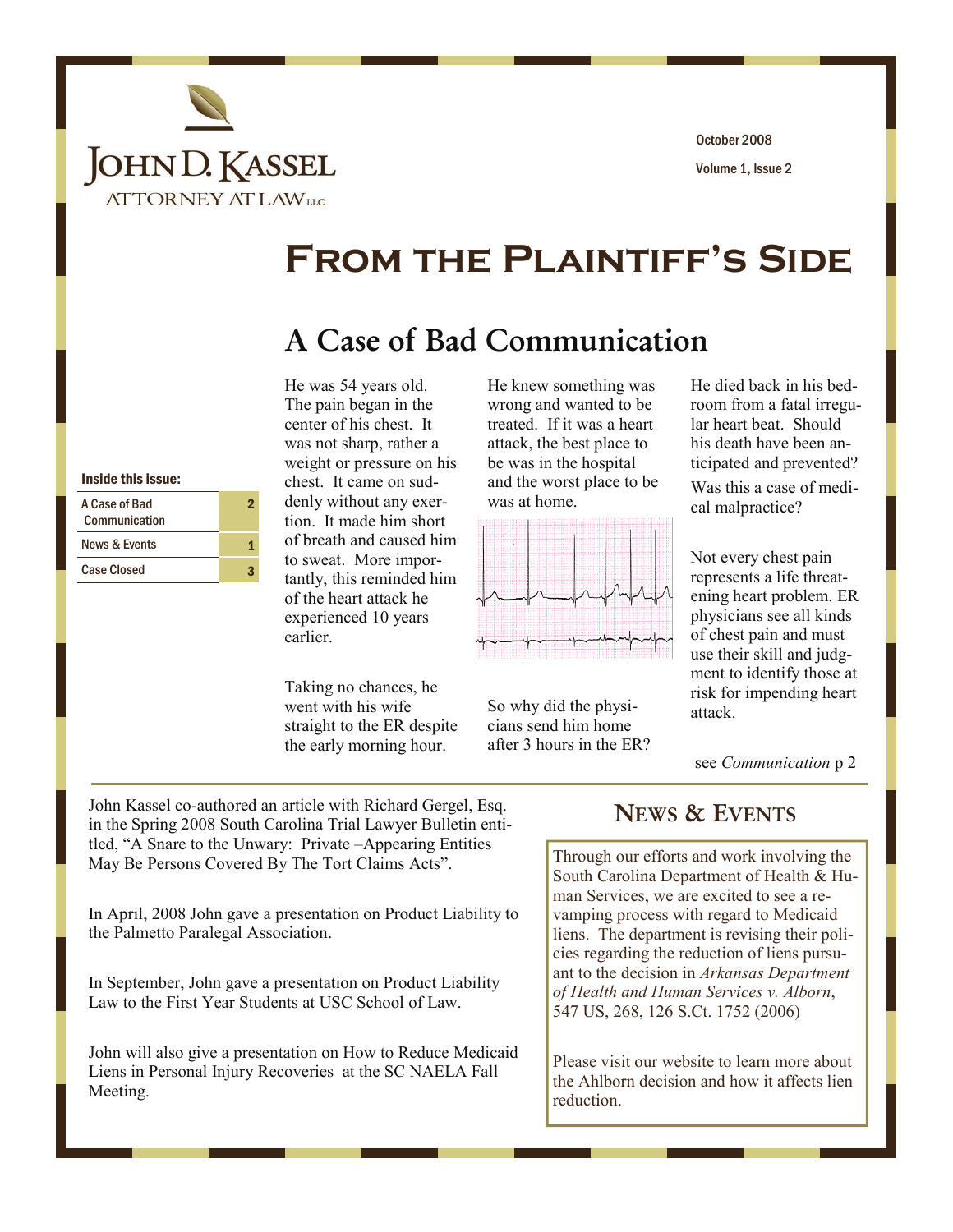## ...cont'd Communication

In determining risk for heart attack, physicians look at the quality, location, duration and radiation of pain. They look at risk factors such as, age, smoking history, and weight. They look at past medical history. They do a physical exam, take x-rays, do an EKG and collect blood work to review cardiac enzymes. The question is whether the patient can safely be discharged home or is the risk too great? Should the patient be admitted to the hospital for treatment and for his/her protection in the event a heart attack occurs.

Our client's husband presented to the ER at 12:40 am. He was met by a triage nurse and seen by the ER physicians. The ER physician called the cardiologist on call at 3:00 am. Shortly thereafter, the patient was told everything was o.k. and was sent home. At 5:00 am he died.

Our investigation revealed that his discharge home was premature. The patient's reported symptoms were worrisome for an unstable heart condition that could lead to a heart attack or fatal arrhythmia. Observation for 3 hours was not a long enough time to sort out what was going on. Cardiac enzymes can take hours to rise, signaling a heart attack. Therefore, doctors typically get serial enzymes every 3-4 hours for the next 6—8 hours in order to observe and get a better understanding of the cardiac status. If a bad event happens, the patient is in the right place with a crash cart and resuscitation drugs and personnel at the ready.

 It turned out that our concerns were correct. In his deposition, the ER physician admitted that within "2 minutes" of speaking with the patient, he knew the patient needed to be admitted to the hospital. However, ER physicians do not have admitting privileges in the hospitals where they work and must contact an attending physician willing to admit the patient. The ER physician called the cardiologist. The ER physician says he recommended admission. The cardiology said no such recommendation was made. If such a recommendation had been made, the cardiologist said he would have admitted the patient. Each of them had a different description of the phone call. It became a classic controversy of two doctors each pointing the finger at the other. The tragedy was that the patient and his family paid the ultimate price.

The ER Physician admitted that within "2 minutes" of speaking with the patient, he knew the patient needed to be admitted to the

hospital.

In this case, litigation against the healthcare providers was brought and resolved favorably on behalf of the family.



If you or a family member or friend have questions about medical care leading to a serious injury or death, come speak with us. Consultations are free. We investigate claims thoroughly and only prosecute those claims with merit. You can reach us at 803.256.4242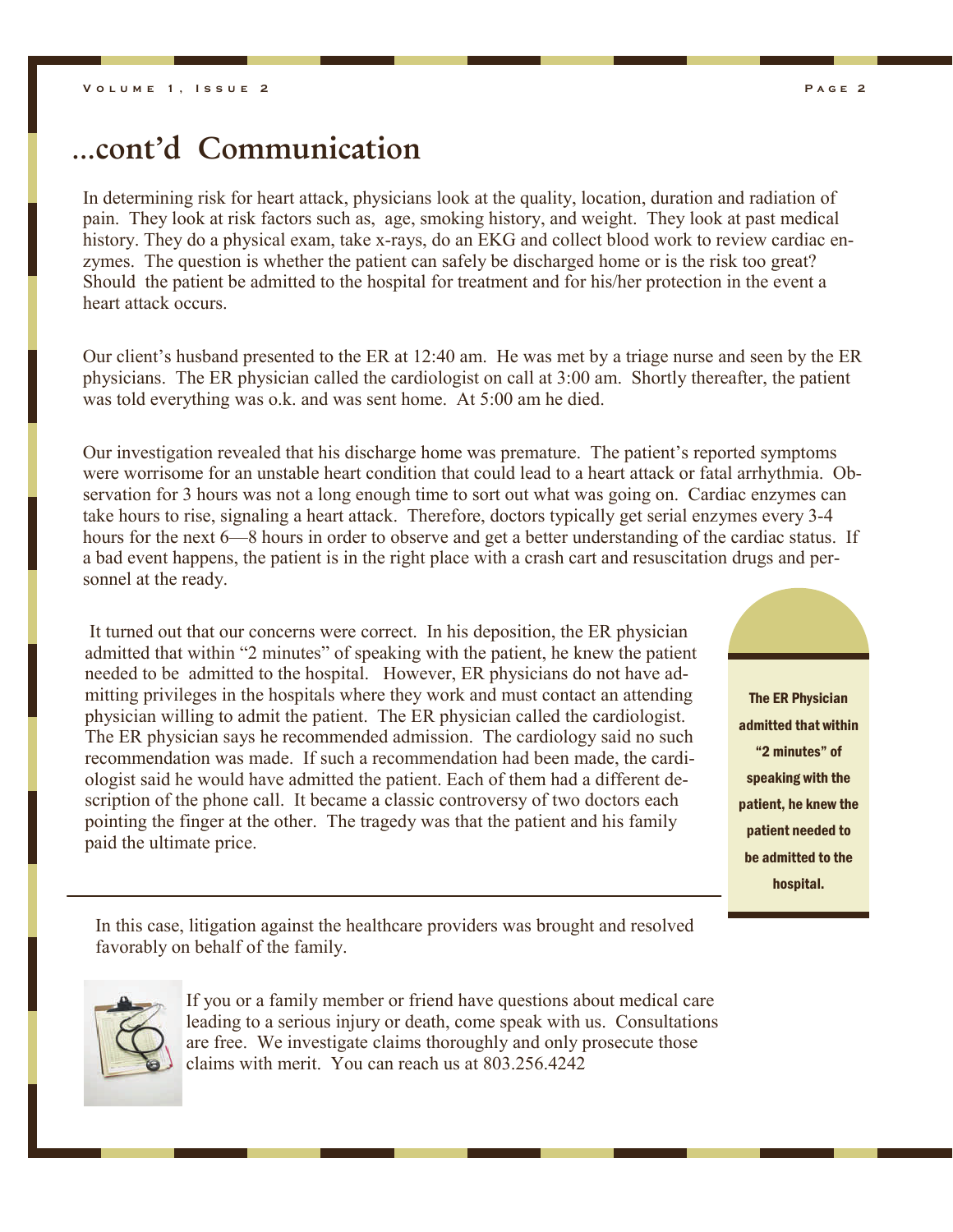## CASE CLOSED Highlights from recently resolved cases

## **Products Liability Case -**

#### **The Pasta Machine**

Our client was injured on an improperly guarded packing machine resulting in a permanently mangle arm.

The machine was large, with a lot of moving parts, which create hazards that need to be guarded against for workers to remain safe. The manufac

#### **Medical Malpractice Case - Nerve Injury at Surgery**

Our client was injured during a total thyroidectomy, or removal of the entire thyroid gland. Our client noticed an enlargement in his neck and was referred to a specialist who became concerned about a possible malignancy. After tests and x-rays, the physician believed surgical intervention

turer of the machine recognized the moving parts as hazardous and encased the



The unguarded gap

was the best course of action. He did not have cancer, but an enlarged thyroid called a goiter. During the surgery, the laryngeal nerve on the left side was damaged. Instead of stopping the procedure, the physician continued, and injured the right side nerve as well.

Our client now had bilateral vocal cord paralysis and is permanently disabled due to machine behind a see through enclosure. However, the enclosure failed to guard the worker from a hazard at the bottom where the worker must access to clean up spills that frequently happen.

Our client suffered a severe crushing injury to the arm while cleaning up such a spill at the bottom of the machine. The client was unaware of a moving part at that part of the machine.

the negligent actions of the surgeon. With the vocal cords paralyzed, our client could not breathe without a trach tube.

We successfully resolved this case for the client based on the physician breaching a standard of care in continuing the surgery after the initial left side nerve injury.



We successfully litigated a claim based on a design and manufacture of a machine with an unguarded hazard in violation of published safety standards.



CASE CLOSED— Improperly guarded machine that caused crushing in jury to arm. CASE CLOSED— Physician breaches standard of care during surgery and causes permanent disability CASE CLOSED—Young child left with permanent injury when healthcare providers fail to recognize nerve injury

### **Medical Malpractice Case -**

#### **Failure to Diagnose**

We represented a young child who initially fell on broken glass. There was a deep wound, into the muscle which injured the peroneal nerve. The ER physician failed to check for neurological function of the foot. There was a

delay in treatment. Surgery was eventually performed but it was not effective. We filed a claim for failure to diagnose and a favorable outcome was obtained on behalf of the family of the child.



*In The Next Issue…* 

Look for our article on another recently closed case. A products liability case quickly became a challenge as we faced a statutory employer issue. Our client was injured on a machine at work, and we had to figure out who the "real" employer was that had responsibility for the injury.